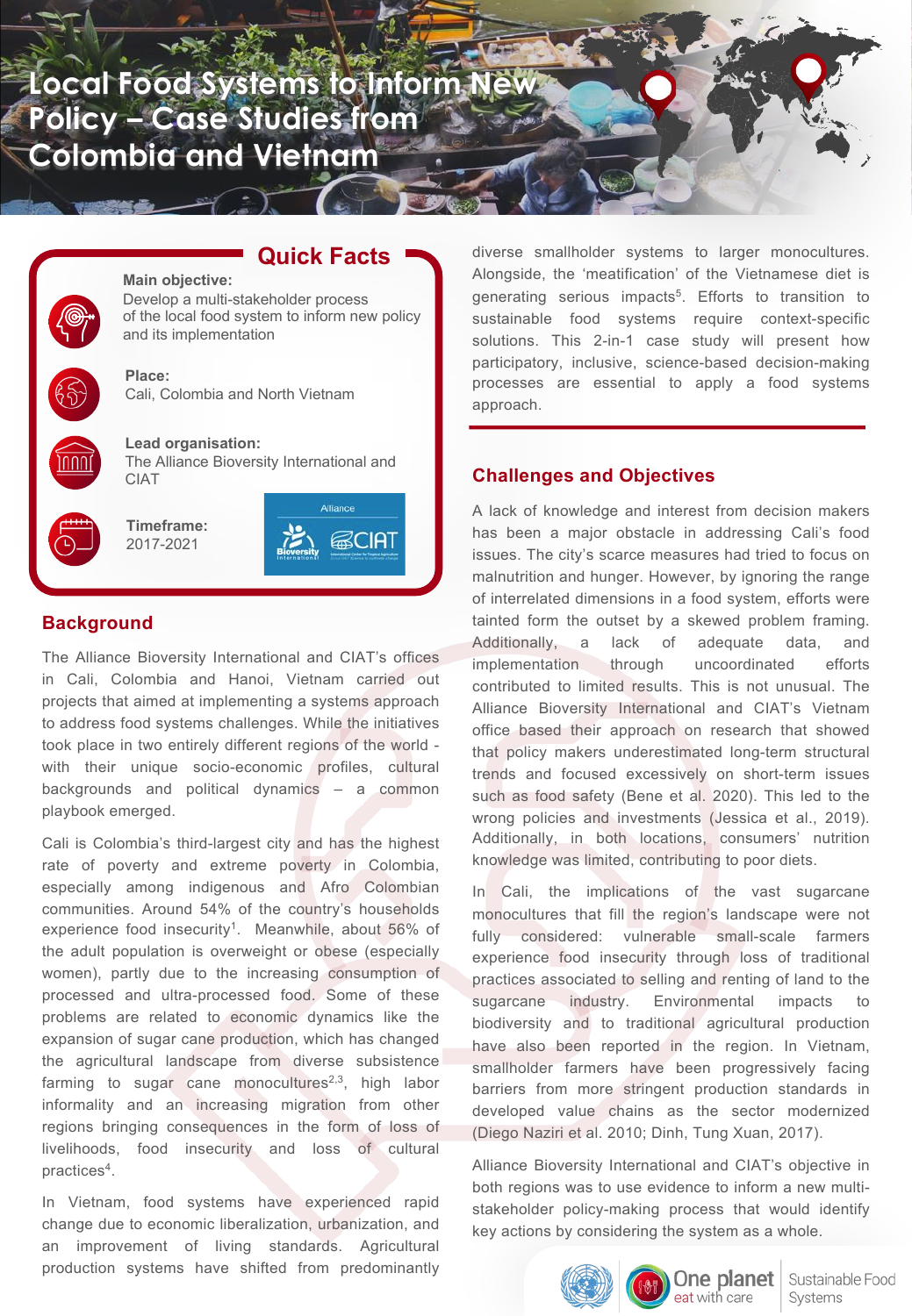## **Trade-offs and Synergies**

In Cali, where a new policy was adopted in 2019, decisions between multiple trade-offs were taken by policymakers. The city council prioritized strengthening nutrition, availability and food access, and dropped several measures such as those focusing on food loss and waste reduction, food prices fluctuation control, among others, due partly to a lack of interest in these issues or a lack of resources to support related activities.

In Vietnam, where the policy development process is in its initial phase, one dilemma centers around animal source foods: while these generally represent good additional income for farmers they entail both local and global environmental impacts. Another trade-off has to do with the repercussions of intensification. While the rapid development of new supply chains creates markets for agricultural products, they can ensue excessive and unsafe use of chemicals as well as difficult smaller farmers to adapt to new standards.

## **Strategy**

In both locations there was a lack of a cohesive longterm vision that accounted for both human and planetary health among stakeholders. Therefore, The Alliance Bioversity International and CIAT's strategy on employing a food system lens – i.e. integrating all elements, actors and outcomes that form our food systems –to promote a policy-making process supporting food systems interventions for healthier diets has been carried out in both places:

In Cali, an inclusive participatory platform was convened, articulated around the discussion of scientific evidence, including research inputs for the development of decision-support tools that allow city-region food system stakeholders to better assess, understand and use information on environmental sustainability and resilience for better decision-making), and which aimed to develop the first holistic food security policy framework for intersectoral action over the next 10 years. In 2009, actors from a range of sectors of the food system joined a process to identify context-specific challenges and priorities. In 2016 the Academic Platform on Food and Nutritional Safety facilitated by The Alliance Bioversity International and CIAT/WLE CGIAR program started supporting the process. This multistakeholder platform made of 12 institutions was established to raise awareness, foster synergies, and facilitate a policy dialogue embraced in international frameworks like the Milan Urban Food Policy Pact. The platform provided direct input to the Health Department in charge of the policy initiative.

On the other side of the world, in Vietnam, the approach was to develop a diagnosis of the rural-urban transect food systems in North Vietnam (a "profile") that would provide a snapshot through a set of metrics, and which would be used as a knowledge product that could enable evidence-based discussions. The profile also would offer a baseline for monitoring future changes, and ultimately create a common understanding amongst different stakeholders. Once this was achieved, a policy engagement process kicked off to establish three local multi-stakeholder platforms in three study sites. Through participatory approaches and interdisciplinary collaboration, a wide(r) range of stakeholders' perspectives are being voiced, listened to, and debated for the first time in a policy-making setting. Sharing views and discussing the problem framing set a more solid foundation to design solutions together.



# **Tools**

In Cali, the initiative relied on three tools:

- Food Security Tables established by the Mayor's Office in 2009.
- The Academic platform on food and nutritional safety
- The Milan Urban Food Policy Pact charter and rationale, used as guidance

In Vietnam, the tools used were:

- The food system profile, including three identified metrics: food systems domain; food systems outcomes; and food systems drivers, obtained through different tools (i.e. focus groups, cross sectional surveys, literature review, networking with local authorities).
- The Food systems framework from Raneri et al. 2019.
- The A4NH program adapted from the High-Level Panel of Experts on Food Security and Nutrition (2017).